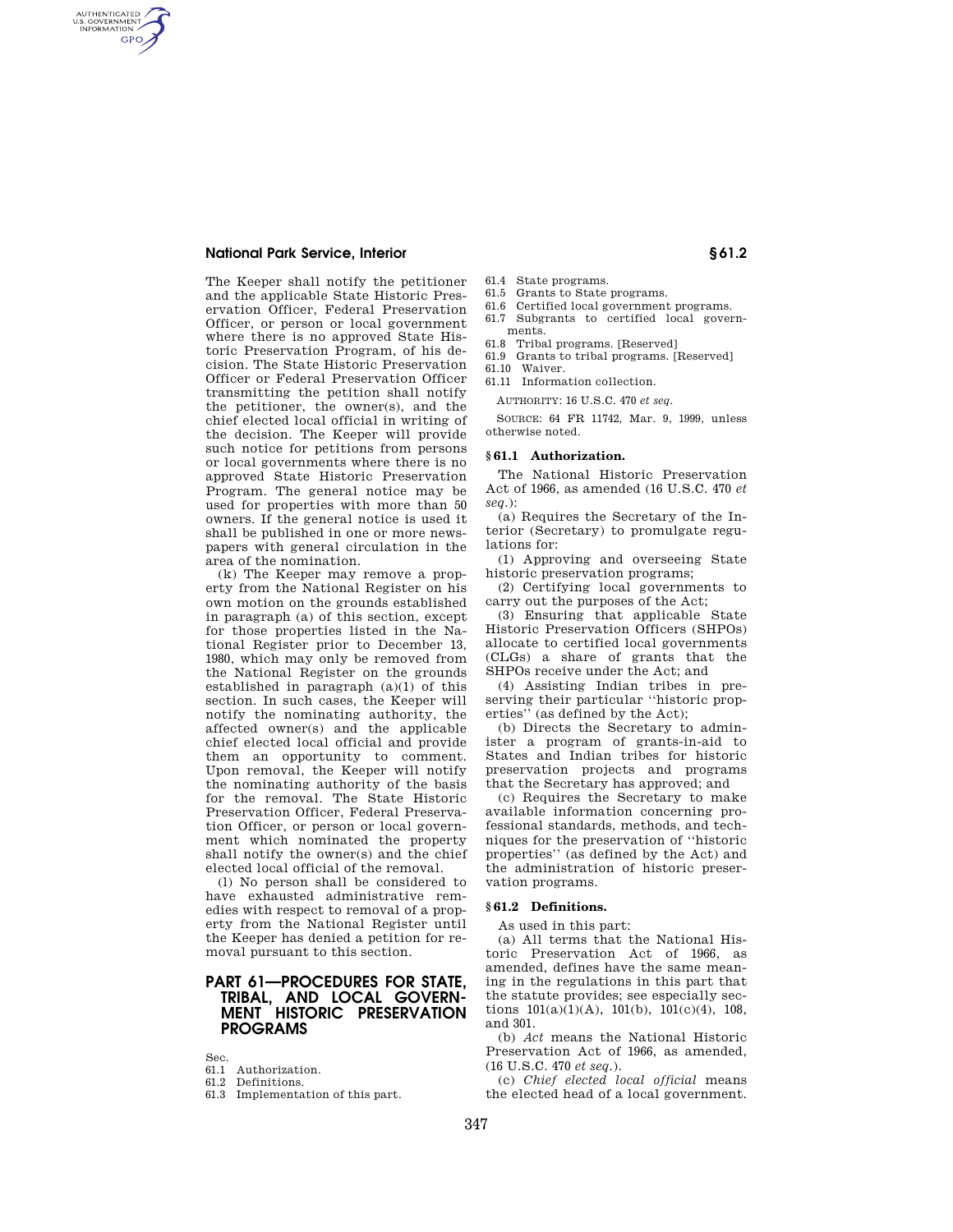(d) *The Secretary's Standards* means only the ''Standards'' portions and not the ''Guidelines'' portions of ''the Secretary of the Interior's Standards and Guidelines for Archeology and Historic Preservation.'' The Secretary's Standards provide broad national principles of archeological and historic preservation practices and methods. ''The Secretary of the Interior's Standards and Guidelines for Archeology and Historic Preservation'' also contains ''the Secretary's Guidelines'' which provide broad national guidance on how to apply ''the Secretary's Standards.''

(e) *State historic preservation program*  or *State program* means a State government organization or program meeting the requirements that section 101(b) of the Act specifies.

## **§ 61.3 Implementation of this part.**

(a) *National Park Service policy of management by exception.* The National Park Service (NPS) will administer the regulations in this part in such a way (and where feasible) as to:

(1) Limit the use of direct Federal management review procedures to high risk situations, to new programs, or to activities that are appropriate for the Federal Government to oversee;

(2) Presume that State, tribal, and local government historic preservation officials manage their programs in an accountable way unless situations indicate the contrary; and

(3) Rely to the maximum extent feasible on State, tribal, and local government systems of financial and program management that meet Federal standards. At the discretion of the Secretary, each State, tribal, and local government may substitute its own fiscal audit and management systems for the Secretary's comparable fiscal audit and management requirements, so long as the State, tribal, or local government system establishes and maintains accounting standards substantially similar to Federal standards and provides for independent peer review.

(b) *The Secretary's Standards.* NPS will use the Secretary's Standards as technical performance standards for matters covered by this part. NPS may also use as technical performance standards (for matters covered by this part) additional guidance that NPS

**§ 61.3 36 CFR Ch. I (7–1–12 Edition)** 

identifies and provides from time to time after appropriate consultation and notice.

(c) Each State historic preservation program staff member, State Historic Preservation Review Board (Review Board) member, and certified local government (CLG) historic preservation review commission (Commission) member whom the Secretary has approved as meeting ''the Secretary's (Historic Preservation) Professional Qualifications Standards'' will retain that status, regardless of subsequent revisions to those Standards, until such time as that individual no longer works in that program, or serves on that Review Board, or serves on that Commission with which that individual was affiliated as of the date of that individual's approval.

(d) You may obtain publications and other information mentioned in this part by contacting: Heritage Preservation Services, National Center for Cultural Resource Stewardship and Partnership Programs, National Park Service, 1849 C Street NW (NC Suite 200), Washington, D.C. 20240 or via the National Park Service Home Page for cultural programs at *http://www.cr.nps.gov.* 

#### **§ 61.4 State programs.**

(a) For a State to participate in the program that this part describes, the Governor must appoint and designate a State Historic Preservation Officer (SHPO) to administer the State historic preservation program.

(b) It is the responsibility of the SHPO to carry out the duties and activities that section 101 (b)(3) of the Act describes. In performing those duties and activities:

(1) The SHPO must carry out a historic preservation planning process that includes the development and implementation of a comprehensive statewide historic preservation plan that provides guidance for effective decision making about historic property preservation throughout the State.

(2) The SHPO, in addition to surveying and maintaining inventories of historic properties, may also obtain:

(i) Comparative data valuable in determining the National Register eligibility of properties;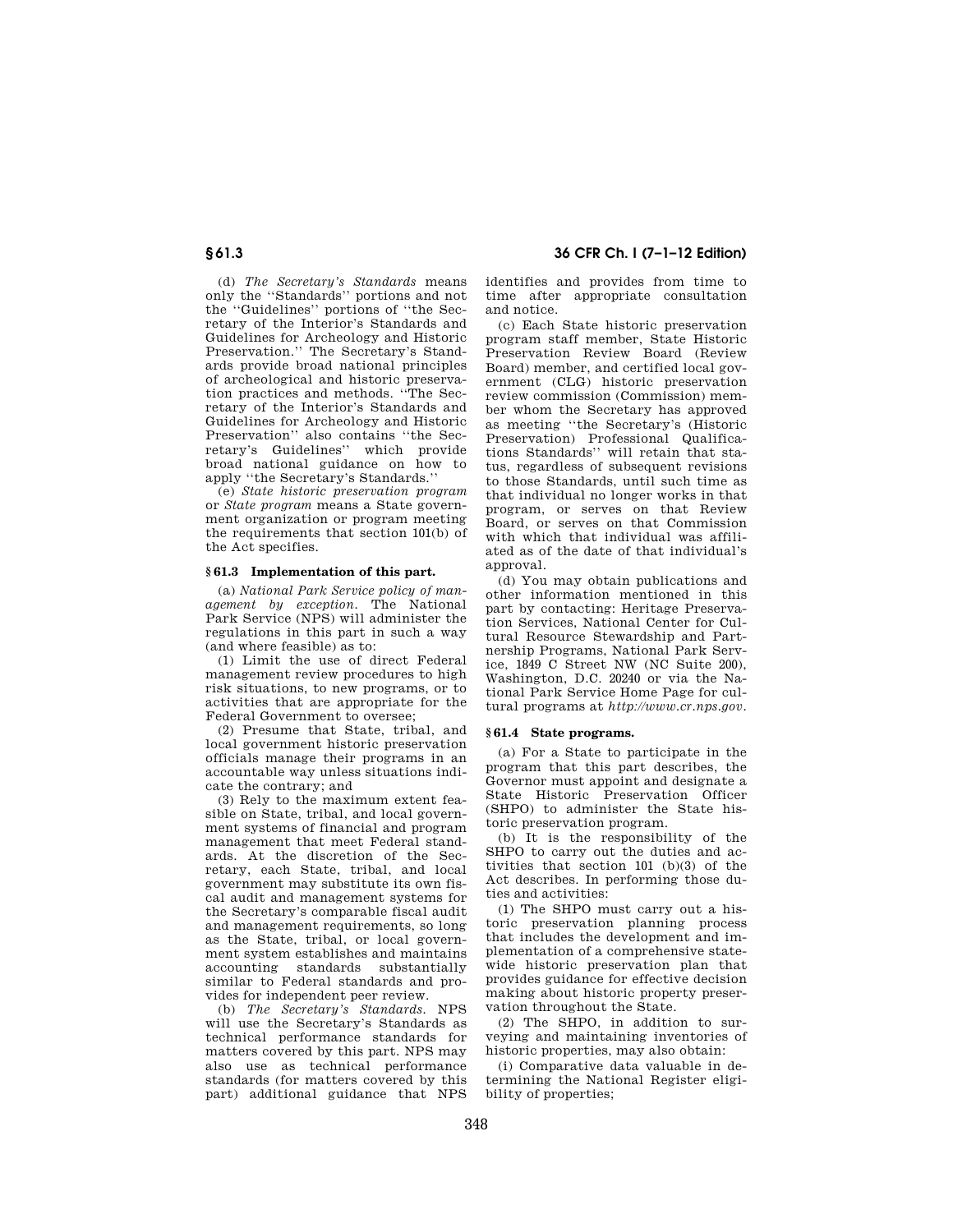(ii) Information on properties that may become eligible for the National Register of Historic Places with the passage of time; and/or

(iii) Information on the absence of historic properties for use in planning for public and private development projects.

(3) The SHPO must provide for adequate public participation in the State historic preservation program as a whole.

(i) As part of the process of recommending a property to the National Register, the SHPO must comply with the consultation and notification procedures contained in 36 CFR part 60.

(ii) The SHPO may authorize other persons or entities to fulfill the notice requirements in 36 CFR part 60 pursuant to the Secretary's written guidance.

(iii) The SHPO also may authorize the historic preservation review commission (Commission) of a certified local government (CLG) to act in place of the State Historic Preservation Review Board (Review Board) for the purpose of considering National Register nominations within its jurisdiction, provided that the Commission both meets the professional qualifications required for the Review Board when considering such nominations and otherwise follows the Secretary's written guidance.

(iv) In accordance with the Secretary's written guidance and with the consent of both the property owners in a nomination and the chief elected local official, the Review Board (or the Commission acting in its place) may consider the nomination without a face-to-face meeting.

(4) The SHPO may carry out all or any part of his or her responsibilities by contract or cooperative agreement with any qualified nonprofit organization, educational institution, or otherwise pursuant to State law. However, the SHPO may not delegate the responsibility for compliance with the Act or with grant assistance terms and conditions.

(c) The Secretary will consider individual SHPO proposals for programs that, for a specified period, include fewer duties than those section  $101(b)(3)$  of the Act specifies, if a different approach would better serve an appropriate balance of historic property, customer or constituent, and historic preservation needs.

(d) *Procedures for review and approval of State historic preservation programs.*  (1) In accordance with the Act, the Secretary will evaluate each State program for consistency with the Act periodically, but not less often than every four years. If the Secretary determines that it meets the program requirements of paragraphs  $(a)$ ,  $(b)$ ,  $(e)$  and  $(f)$ of this section, he or she will approve the State program as set forth in this section.

(2) The Secretary may use on-site and/or off-site inquiries to perform such evaluation. The Secretary will provide the SHPO with a timely report containing written findings and analyses that highlight the strengths and weaknesses of the State program.

(3) *Approval method.* (i) If the Secretary determines that a State program is consistent with the Act, the report will include notice that the State program's approved status continues.

(ii) If the Secretary determines that a State program has major aspects not consistent with the Act, the report will include notice of deficiencies along with required actions for correcting them. Unless circumstances warrant immediate action, the Secretary will provide a specified period to allow the SHPO either to correct the deficiencies or to present for Secretarial approval a justifiable plan and timetable for correcting the deficiencies. During this period, the SHPO has the opportunity to request that the Secretary reconsider any findings and required actions.

(iii) The Secretary will provide timely notice of continued approved State program status to a SHPO successfully resolving deficiencies. Once the Secretary renews a State program's approved status, he or she generally will not review the program until the next regular evaluation period. However, if the Secretary deems it necessary, he or she may conduct a review more often.

(iv) The Secretary will provide timely notice of the revocation of a program's approved status to any SHPO whose program has deficiencies that warrant immediate action or that remain uncorrected after the expiration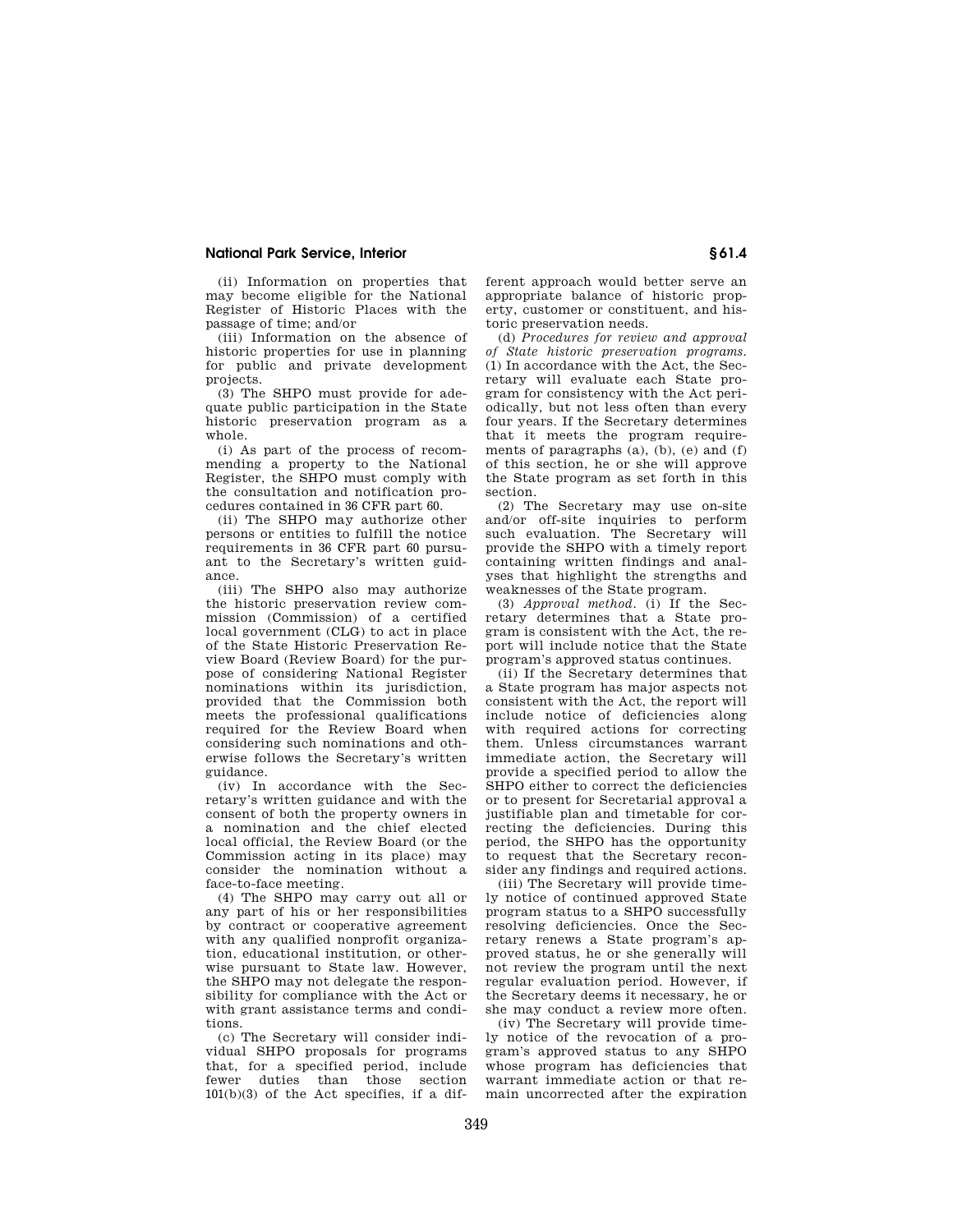of the period specified pursuant to paragraph  $(d)(3)(ii)$  of this section. The Secretary will then initiate financial suspension and other actions in accordance with the Act, applicable regulatory requirements, and related guidance that the National Park Service issues.

(e) The SHPO must appoint or employ a professionally qualified staff.

(1) Except as approved pursuant to paragraph (e)(2) of this section, the staff must include at a minimum, one individual meeting ''the Secretary's (Historic Preservation) Professional Qualifications Standards'' for history, one individual meeting ''the Secretary's (Historic Preservation) Professional Qualifications Standards'' for historic or prehistoric archeology, and one individual meeting ''the Secretary's (Historic Preservation) Professional Qualifications Standards'' for architectural history. ''The Secretary's (Historic Preservation) Professional Qualifications Standards'' and related guidance are part of the larger ''Secretary of the Interior's Standards and Guidelines for Archeology and Historic Preservation.'' The SHPO may determine that additional professional staff members representing the required or other disciplines are necessary to administer the State program in accordance with the Act.

(2) The Secretary will consider proposals from a SHPO for a minimum required staff composition that differs from the requirement that paragraph  $(e)(1)$  of this section specifies, if the proposal addresses better an appropriate balance of historic property, customer or constituent, and historic preservation needs in that State.

(3) When a staff position that paragraph (e)(1) of this section requires becomes vacant, the SHPO must fill the vacancy in a timely manner. In the interim, the SHPO must ensure that appropriately qualified individuals address technical matters. A vacancy in a required position that persists for more than six months is cause for review, comment, and appropriate action by the Secretary.

(f) Unless State law provides for a different method of appointment, the SHPO must appoint an adequate and

**§ 61.4 36 CFR Ch. I (7–1–12 Edition)** 

qualified State historic preservation Review Board (Review Board).

(1) All Review Board members must have demonstrated competence, interest, or knowledge in historic preservation. A majority of Review Board members must meet ''the Secretary of the Interior's (Historic Preservation) Professional Qualifications Standards'' which are part of the larger ''Secretary's Standards and Guidelines for Archeology and Historic Preservation.'' The members meeting ''the Secretary's (Historic Preservation) Professional Qualifications Standards'' must include at a minimum, one individual meeting ''the Secretary's (Historic Preservation) Professional Qualifications Standards'' for history, one individual meeting ''the Secretary's (Historic Preservation) Professional Qualifications Standards'' for prehistoric archeology or historic archeology, and one individual meeting ''the Secretary's (Historic Preservation) Professional Qualifications Standards'' for architectural history. One person may meet the Standards for more than one required discipline. The other Review Board members, if any, who comprise the majority that meets ''the Secretary's (Historic Preservation) Professional Qualifications Standards'' may represent, subject to the SHPO's selection, any of the disciplines that those ''Standards'' describe.

(2) The Secretary will consider proposals from a SHPO for a minimum required Review Board composition that differs from the requirement that paragraph (f)(1) of this section specifies, if the proposal addresses better an appropriate balance of historic property, customer or constituent, and historic preservation needs in that State.

(3) When a required Review Board position becomes vacant, the SHPO must fill the vacancy in a timely manner. In the interim, the SHPO must ensure that the Review Board has access to advice from appropriately qualified individuals. A lapse of more than one year in filling the vacancy is cause for review, comment, and appropriate action by the Secretary.

(4) The Review Board must meet as often as is necessary to complete its work in a timely fashion but no less often than once a year.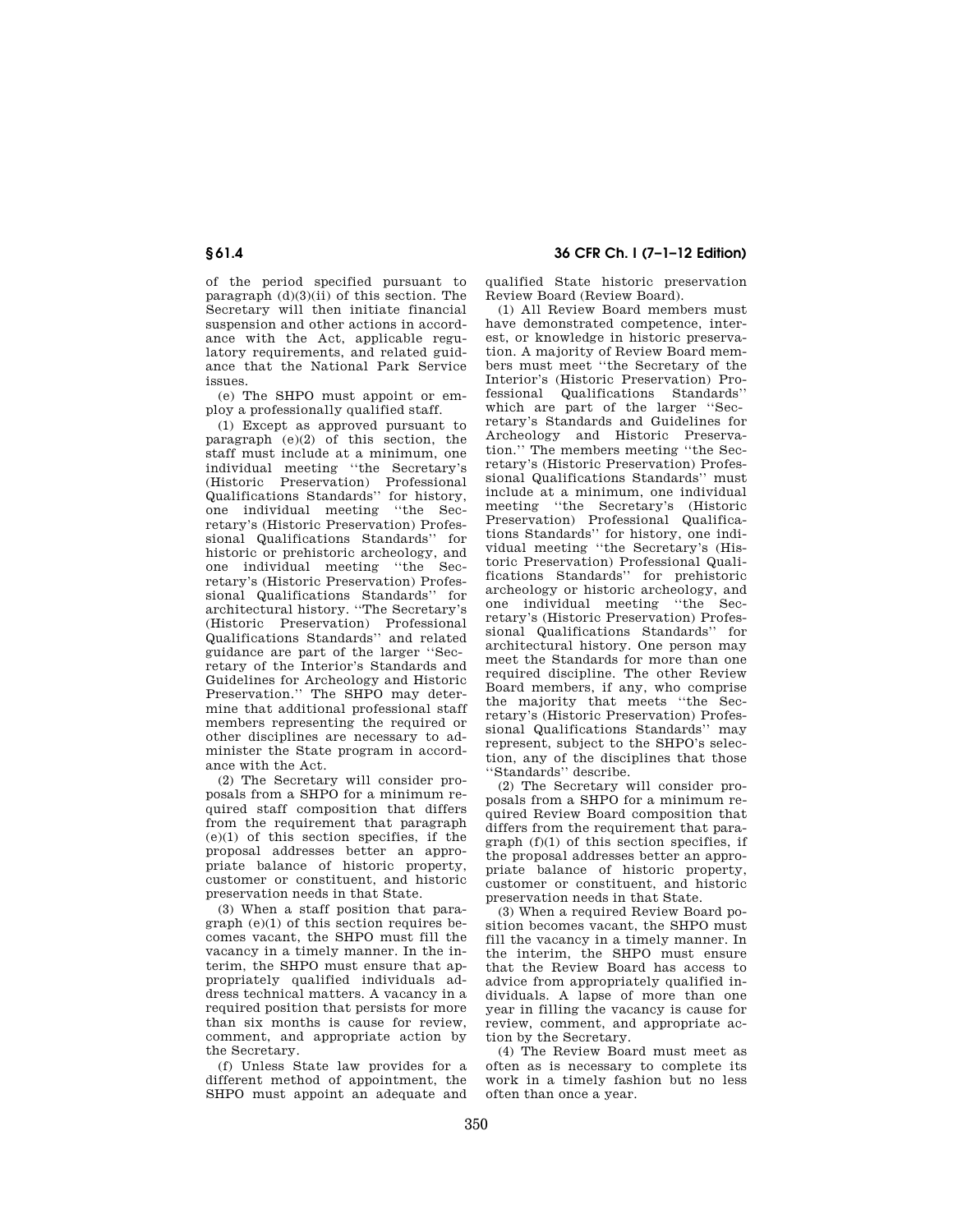(5) The Review Board must adopt written procedures governing its operations consistent with the provisions of this section and related guidance that the National Park Service issues.

(6) Review Board responsibilities include, but are not limited to, the following:

(i) Providing advice to the SHPO on the full range of Historic Preservation Fund-supported activities, that section 101 (b)(3) of the Act describes;

(ii) Reviewing and making recommendations on National Register nomination proposals;

(iii) Participating in the review of appeals to National Register nominations; and

(iv) Performing such other duties as may be appropriate.

## **§ 61.5 Grants to State programs.**

(a) Each State with an approved State program is eligible for grants-inaid from the Historic Preservation Fund (HPF).

(b) The National Park Service (NPS) will administer HPF matching grantsin-aid in accordance with the Act, OMB Circular A–133 and 43 CFR part 12, and related guidance that NPS issues. Failure by a State program to meet these requirements is cause for comment and appropriate action by the Secretary.

#### **§ 61.6 Certified local government programs.**

(a) Each approved State program must provide a mechanism for certification (by the State Historic Preservation Officer and the Secretary) of local governments to carry out the purposes of the Act.

(b) Each State Historic Preservation Officer (SHPO) must follow procedures that the Secretary approves for the certification of local governments. Each SHPO also must follow procedures for removal of certified local government (CLG) status for cause. A SHPO must submit any proposed amendment to its procedures to the Secretary for approval. The Secretary will act on each proposal in a timely fashion generally within 45 days of receipt.

(c) When a SHPO approves a local government certification request in accordance with the State program's National Park Service (NPS)-approved certification process, the SHPO must prepare a written certification agreement between the SHPO and the local government. The certification agreement must list the specific responsibilities of the local government when certified. The SHPO must submit to the Secretary the written certification agreement and any additional information as is necessary for the Secretary to certify the local government pursuant to the Act and this part. If the Secretary does not disapprove the proposed certification within 15 working days of receipt, the Secretary has certified the local government.

(d) Beyond the minimum responsibilities set out in the Act for all CLGs, the SHPO may make additional delegations of responsibility to individual CLGs. However, these delegations may not include the SHPO's overall responsibility derived from the Act or where law or regulation specifies.

(e) The SHPO must ensure that each local government satisfies the following minimum requirements as conditions for certification. Each CLG must:

(1) Enforce appropriate State or local legislation for the designation and protection of historic properties. The State procedures must define what constitutes appropriate legislation, as long as:

(i) Designation provisions in such legislation include the identification and registration of properties for protection that meet criteria established by the State or the locality for significant historic and prehistoric resources within the jurisdiction of the local government;

(ii) Protection provisions in such legislation include a local review process under State or local law for proposed demolitions of, changes to, or other action that may affect historic properties as paragraph  $(e)(1)(i)$  of this section describes; and

(iii) The legislation otherwise is consistent with the Act.

(2) Establish by State or local law and maintain an adequate and qualified historic preservation review commission (Commission). All Commission members must have a demonstrated interest, competence, or knowledge in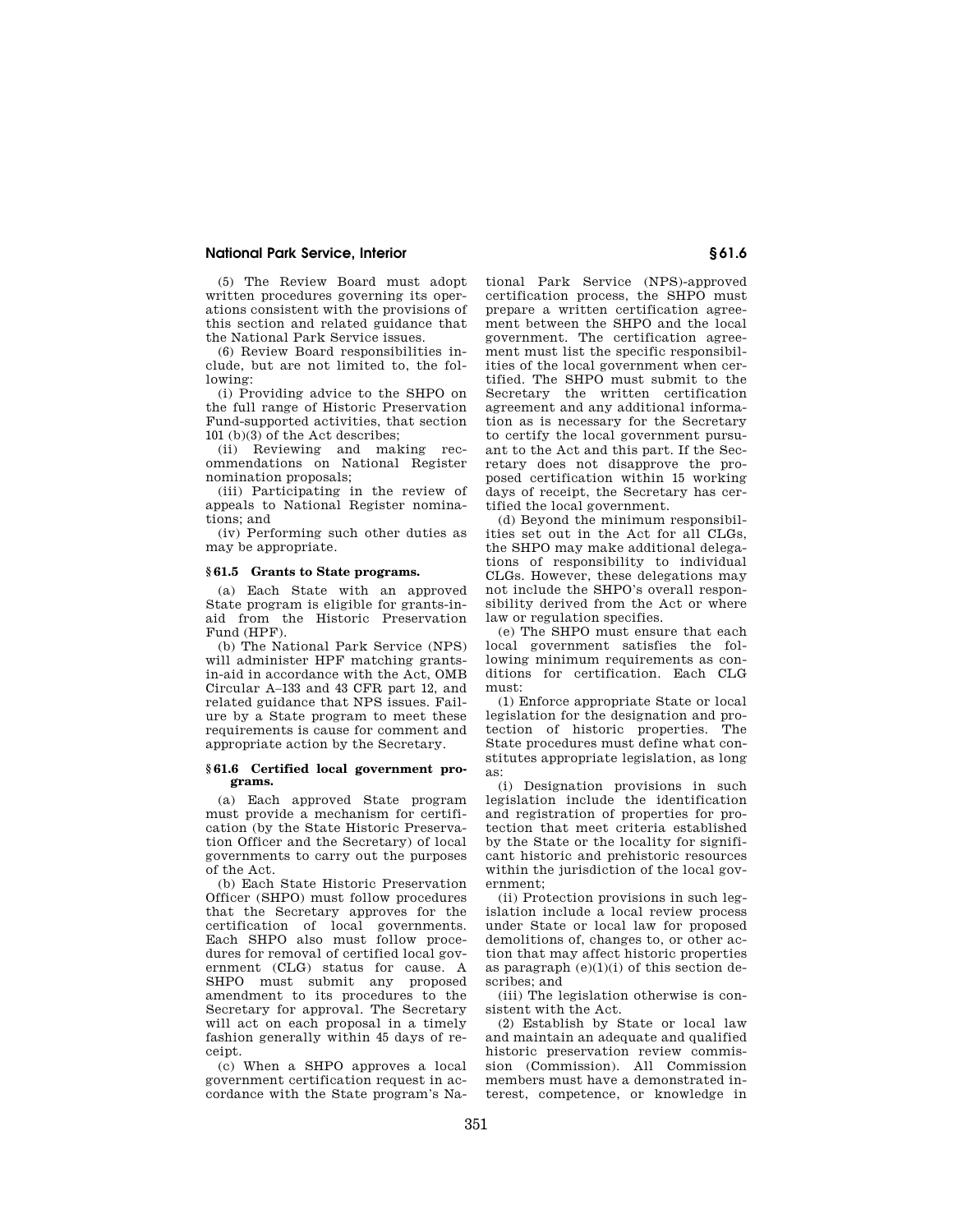historic preservation. Unless State or local legislation provides for a different method of appointment, the chief elected local official must appoint all Commission members.

(i) The State procedures must encourage certified local governments to include individuals who meet ''the Secretary's (Historic Preservation) Profes-Qualifications among the membership of the Commission, to the extent that such individuals are available in the community.

(ii) The State procedures may specify the minimum number of Commission members who must meet ''the Secretary's (Historic Preservation) Professional Qualifications Standards.'' The State procedures may also specify which, if any, disciplines the Commission's membership must include from among those disciplines that the Standards describe. Membership requirements set by the State procedures for Commissions must be cognizant of the needs and functions of Commissions in the State and subject to the availability of such professionals in the community concerned.

(iii) Provided that the Commission is otherwise adequate and qualified to carry out the responsibilities delegated to it, the SHPO may certify a local government without the minimum number or types of disciplines established in State procedures, if the local government can demonstrate that it has made a reasonable effort to fill those positions, or that an alternative composition of the Commission best meets the needs of the Commission and of the local government.

(iv) The SHPO must make available to each Commission orientation materials and training designed to provide a working knowledge of the roles and operations of Federal, State, and local historic preservation programs, and historic preservation in general.

(3) Maintain a system for the survey and inventory of historic properties. The SHPO must ensure that such systems and the data that they produce are capable of integration into and are compatible with statewide inventories and (when and as appropriate) with State and local planning processes.

(4) Provide for adequate public participation in the local historic preser-

**§ 61.6 36 CFR Ch. I (7–1–12 Edition)** 

vation program as a whole. The SHPO must provide each CLG with appropriate guidance on mechanisms to ensure adequate public participation in the local historic preservation program including the process for evaluating properties for nomination to the National Register of Historic Places.

(5) Satisfactorily perform the responsibilities delegated to it under the Act. The SHPO must monitor and evaluate the performance of each CLG according to written standards and procedures that the SHPO establishes. If a SHPO's evaluation of a CLG's performance indicates that such performance is inadequate, the SHPO must suggest in writing ways to improve performance. If, after a period of time that the SHPO stipulates, the SHPO determines that the CLG has not improved its performance sufficiently, the SHPO may recommend that the Secretary decertify the local government. If the Secretary does not object within 30 working days of receipt, the Secretary has approved the decertification.

(f) Effects of certification include:

(1) Inclusion in the process of nominating properties to the National Register of Historic Places in accordance with sections  $101$  (c)(2)(A) and (c)(2)(B) of the Act. The SHPO may delegate to a CLG any of the responsibilities of the SHPO and the Review Board in processing National Register nominations as specified in 36 CFR part 60 (see also §61.4(b)(3)), except for the authority to nominate properties directly to the National Register. A CLG may make nominations directly to NPS only when the State does not have an approved program pursuant to §61.4.

(2) Eligibility to apply for a portion of the State's annual Historic Preservation Fund (HPF) grant award. Each State must transfer at least 10 percent of its annual HPF grant award to CLGs for historic preservation projects and programs in accordance with the Act and as §61.7 specifies.

(g) The District of Columbia is exempt from the requirements of this section because there are no subordinated local governments in the District. If any other jurisdiction that section 301(2) of the Act defines as a State believes that its political subdivisions lack authorities similar to those of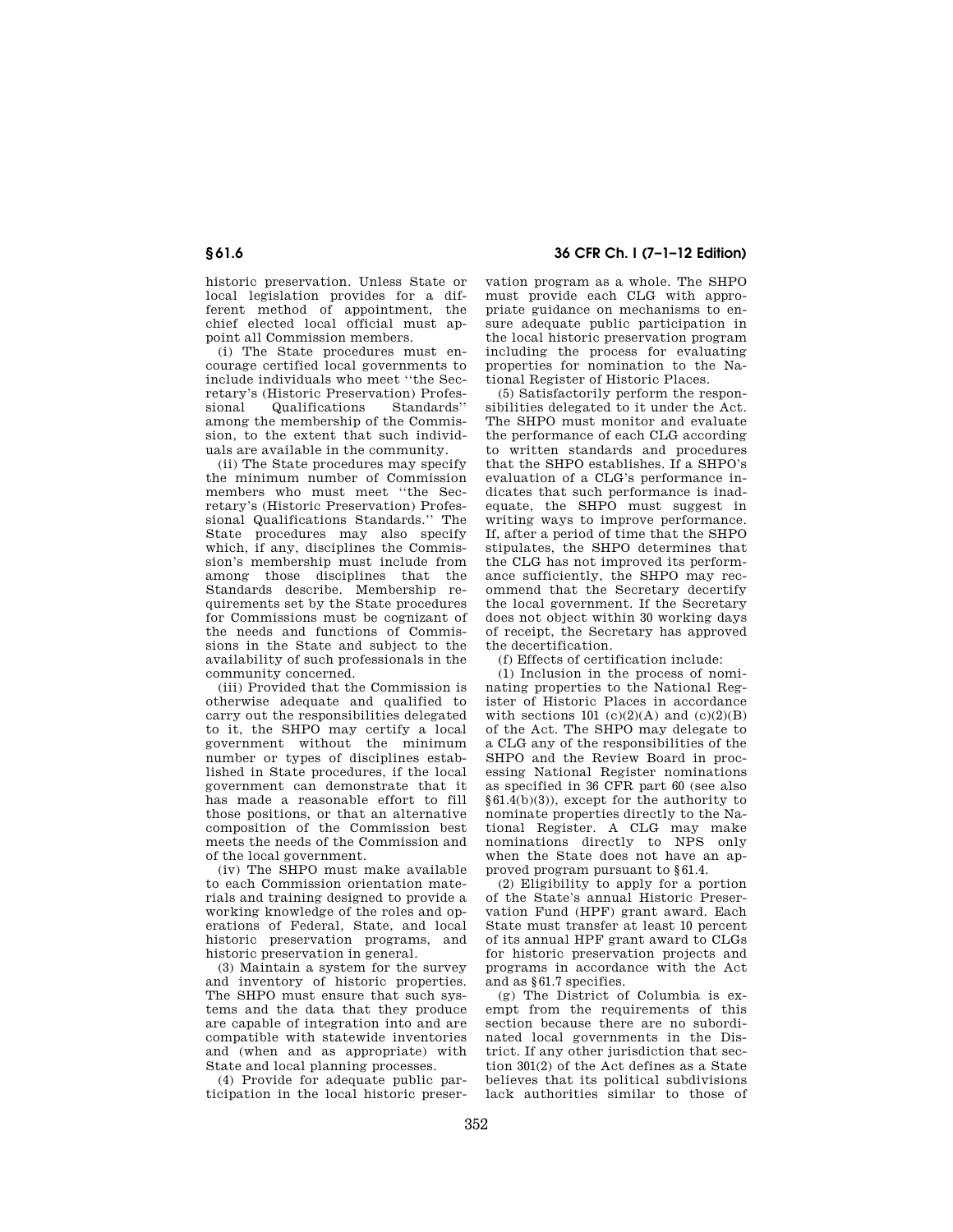local governments in other States, and hence cannot satisfy the requirements for local government certification, it may apply to the Secretary for exemption from the requirements of this section.

(h) *Procedures for direct certification by the Secretary where there is no approved State program pursuant to §61.4.* To the extent feasible, the Secretary will ensure that there is consistency and continuity in the CLG program of a State that does not have an approved State program.

(1) Where there is no approved State program, a local government wishing to become certified must apply directly to the Secretary.

(2) The application must demonstrate that the local government meets the specifications for certification set forth in paragraph (e) of this section.

(3) The Secretary will review certification applications under this paragraph (h) and take action in a timely fashion generally within 90 days of receipt.

#### **§ 61.7 Subgrants to certified local governments.**

(a) Each SHPO must transfer at least 10 percent of its annual Historic Preservation Fund (HPF) grant award to CLGs as subgrants for historic preservation projects and programs in accordance with the Act. In any year that the annual HPF State grant appropriation exceeds \$65,000,000, SHPOs must transfer one half of the amount over \$65,000,000 to CLGs according to procedures that the Secretary will establish.

(b) Each CLG is eligible to receive funds from the 10 percent (or greater) CLG share of the State's total annual HPF grant award. However, the SHPO need not award funds to all CLGs.

(c) Each SHPO must maintain and follow a procedure that the Secretary approves for the use and distribution of funds from the State's annual HPF grant award to CLGs to ensure that no CLG receives a disproportionate share of the allocation. The procedure will provide a clear basis for the funding decisions. The SHPO must submit any proposed amendment to its procedure to the Secretary for approval. The Secretary will respond to such a proposal

in a timely fashion generally within 45 days of receipt.

(d) Each SHPO must notify annually each CLG of its opportunity to apply for HPF funding as well as what is entailed in the application and project selection process.

(e) Each CLG receiving an HPF grant award from the CLG share is a subgrantee of the State. The SHPO must ensure that each CLG adheres to all applicable grant conditions and government-wide and program specific requirements that the National Park Service issues. The SHPO may require specific uses of funds subgranted to CLGs. CLGs may not apply subgranted HPF monies as matching share for any other Federal grant.

(f) Where there is no approved State program pursuant to §61.4, the Secretary will determine the method for allocating funds to CLGs in that State in accordance with the procedures set forth for the State in this section. To the extent feasible, the Secretary will ensure consistency and continuity in the funding allocation policy of the CLG program for a State that does not have an approved historic preservation program.

#### **§ 61.8 Tribal programs. [Reserved]**

#### **§ 61.9 Grants to tribal programs. [Reserved]**

#### **§ 61.10 Waiver.**

The Secretary may waive any of the requirements of the rules in this part that are not mandated by statute or by other applicable regulations if the Secretary finds, in writing, that the historic preservation program would benefit from such waiver and the waiver would not compromise the purposes, conditions, and requirements of the National Historic Preservation Act of 1966, as amended.

### **§ 61.11 Information collection.**

(a) The Office of Management and Budget (OMB) under 44 U.S.C. 3507 *et seq.,* has approved the collection of information contained in this part. OMB has assigned clearance number 1024– 0038 to this collection of information. The National Park Service (NPS) collects this information as part of the process for reviewing the procedures